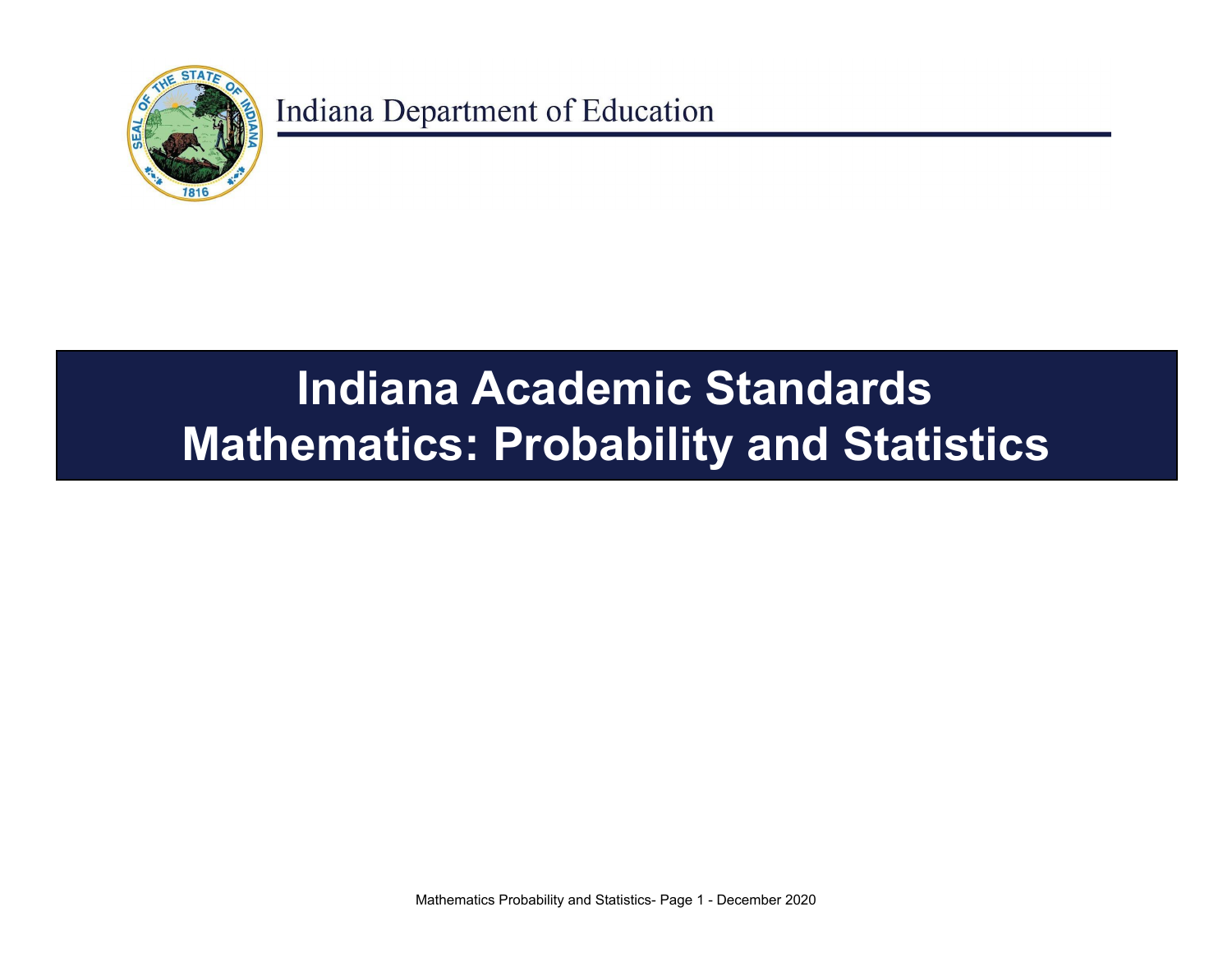

#### **Introduction**

The Indiana Academic Standards for Mathematics are the result of a process designed to identify, evaluate, synthesize, and create the most high-quality, rigorous standards for Indiana students. The standards are designed to ensure that all Indiana students, upon graduation, are prepared for both college and career opportunities. In alignment with Indiana's Every Student Succeeds Act (ESSA) plan, the academic standards reflect the core belief that all students can achieve at a high level.

#### **What are the Indiana Academic Standards?**

The Indiana Academic Standards are designed to help educators, parents, students, and community members understand what students need to know and be able to do at each grade level, and within each content strand, in order to exit high school college and career ready. The academic standards should form the basis for strong Tier 1 instruction at each grade level and for each content area for all students, in alignment with Indiana's vision for Multi-Tiered Systems of Supports (MTSS). While the standards have identified the academic content or skills that Indiana students need to be prepared for both college and career, they are not an exhaustive list. Students require a wide range of physical, social, and emotional support to be successful. This leads to a second core belief outlined in Indiana's ESSA plan that learning requires an emphasis on the whole child.

While the standards may be used as the basis for curriculum, the Indiana Academic Standards are not a curriculum. Curricular tools, including textbooks, are selected by the district/school and adopted through the local school board. However, a strong standards-based approach to instruction is encouraged, as most curricula will not align perfectly with the Indiana Academic Standards. Additionally, attention should be given at the district and school-level to the instructional sequence of the standards as well as to the length of time needed to teach each standard. Every standard has a unique place in the continuum of learning omitting one will certainly create gaps - but each standard will not require the same amount of time and attention. A deep understanding of the vertical articulation of the standards will enable educators to make the best instructional decisions. The Indiana Academic Standards must also be complemented by robust, evidence-based instructional practices, geared to the development of the whole child. By utilizing well-chosen instructional practices, social-emotional competencies and employability skills can be developed in conjunction with the content standards.

#### **Acknowledgments**

The Indiana Academic Standards have been developed through the time, dedication, and expertise of Indiana's K-12 teachers, higher education professors, and other representatives. The Indiana Department of Education (IDOE) acknowledges the committee members who dedicated many hours to the review and evaluation of these standards designed to prepare Indiana students for college and careers.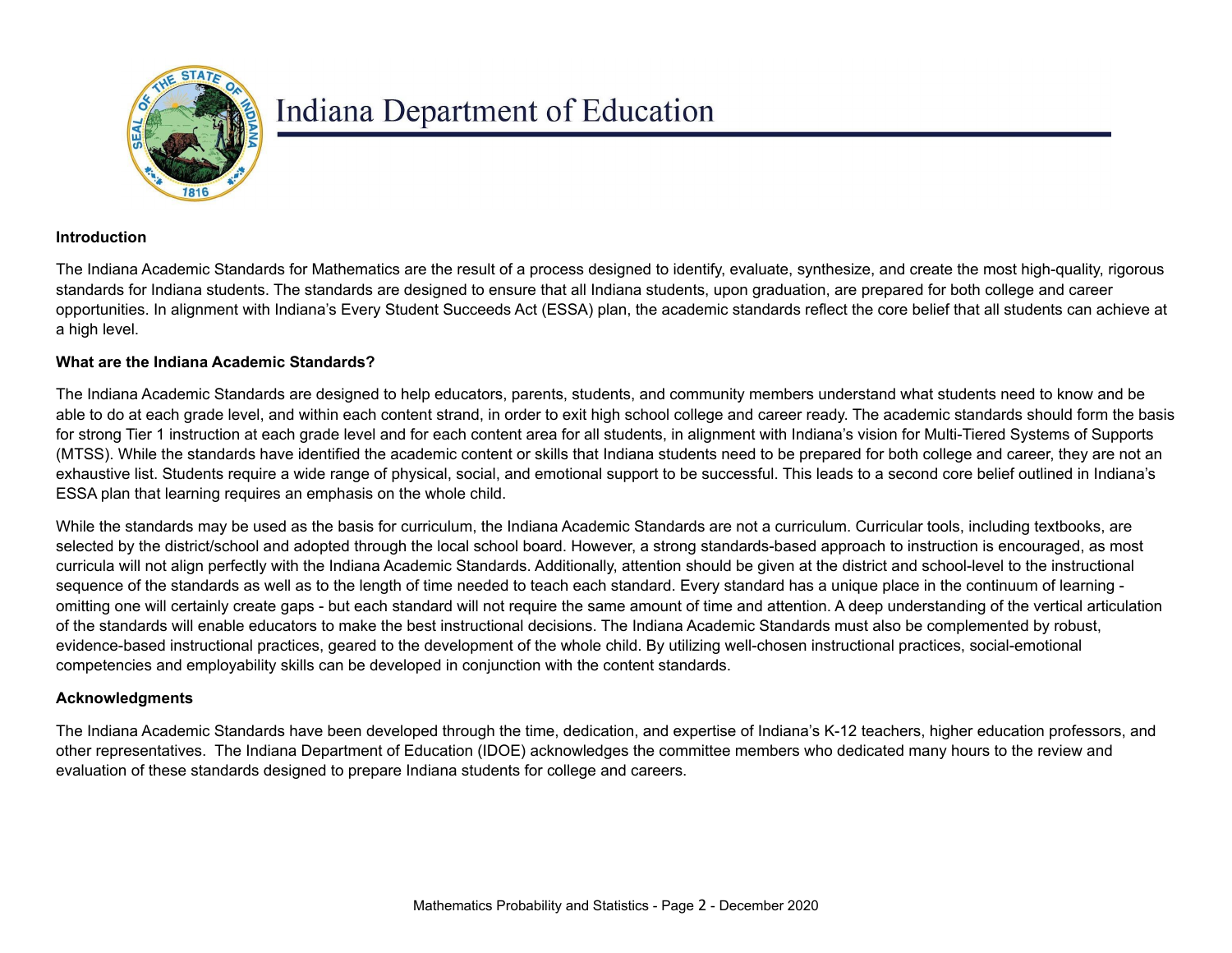

## *PROCESS STANDARDS FOR MATHEMATICS*

The Process Standards demonstrate the ways in which students should develop conceptual understanding of mathematical content, and the ways in which students should synthesize and apply mathematical skills.

| <b>PROCESS STANDARDS FOR MATHEMATICS</b>                             |                                                                                                                                                                                                                                                                                                                                                                                                                                                                                                                                                                                                                                                                                                                                                                                                                                                                                                                                                                                                                                                                             |
|----------------------------------------------------------------------|-----------------------------------------------------------------------------------------------------------------------------------------------------------------------------------------------------------------------------------------------------------------------------------------------------------------------------------------------------------------------------------------------------------------------------------------------------------------------------------------------------------------------------------------------------------------------------------------------------------------------------------------------------------------------------------------------------------------------------------------------------------------------------------------------------------------------------------------------------------------------------------------------------------------------------------------------------------------------------------------------------------------------------------------------------------------------------|
| PS.1: Make sense of<br>problems and<br>persevere in solving<br>them. | Mathematically proficient students start by explaining to themselves the meaning of a problem and<br>looking for entry points to its solution. They analyze givens, constraints, relationships, and goals. They<br>make conjectures about the form and meaning of the solution and plan a solution pathway, rather than<br>simply jumping into a solution attempt. They consider analogous problems and try special cases and<br>simpler forms of the original problem in order to gain insight into its solution. They monitor and evaluate<br>their progress and change course if necessary. Mathematically proficient students check their answers to<br>problems using a different method, and they continually ask themselves, "Does this make sense?" and "Is<br>my answer reasonable?" They understand the approaches of others to solving complex problems and<br>identify correspondences between different approaches. Mathematically proficient students understand<br>how mathematical ideas interconnect and build on one another to produce a coherent whole. |
| <b>PS.2: Reason abstractly</b><br>and quantitatively.                | Mathematically proficient students make sense of quantities and their relationships in problem situations.<br>They bring two complementary abilities to bear on problems involving quantitative relationships: the ability<br>to decontextualize—to abstract a given situation and represent it symbolically and manipulate the<br>representing symbols as if they have a life of their own, without necessarily attending to their<br>referents—and the ability to contextualize, to pause as needed during the manipulation process in order<br>to probe into the referents for the symbols involved. Quantitative reasoning entails habits of creating a<br>coherent representation of the problem at hand; considering the units involved; attending to the meaning                                                                                                                                                                                                                                                                                                     |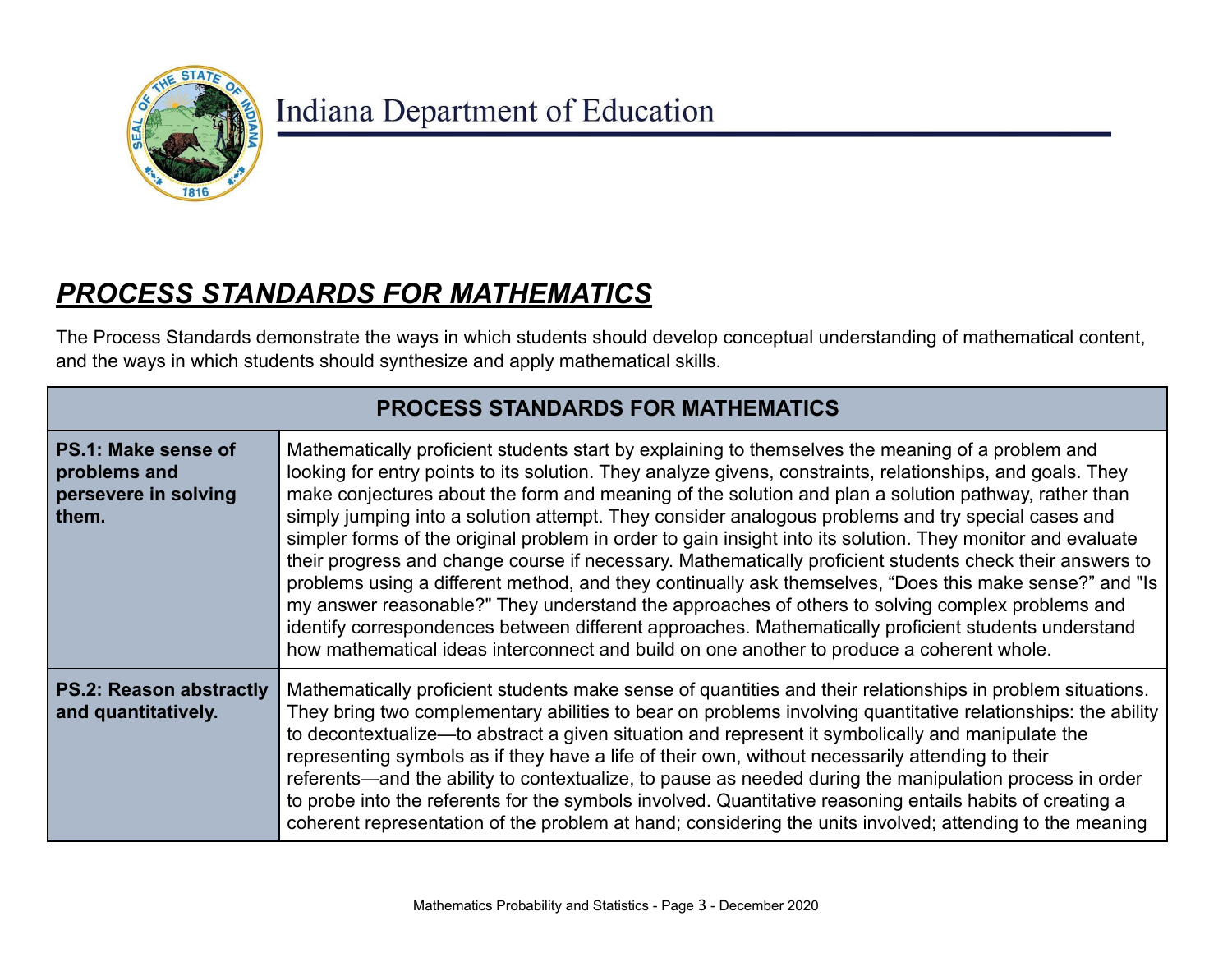

|                                                                                     | of quantities, not just how to compute them; and knowing and flexibly using different properties of<br>operations and objects.                                                                                                                                                                                                                                                                                                                                                                                                                                                                                                                                                                                                                                                                                                                                                                                                                                                                                                                                                                                                                                                                                                       |
|-------------------------------------------------------------------------------------|--------------------------------------------------------------------------------------------------------------------------------------------------------------------------------------------------------------------------------------------------------------------------------------------------------------------------------------------------------------------------------------------------------------------------------------------------------------------------------------------------------------------------------------------------------------------------------------------------------------------------------------------------------------------------------------------------------------------------------------------------------------------------------------------------------------------------------------------------------------------------------------------------------------------------------------------------------------------------------------------------------------------------------------------------------------------------------------------------------------------------------------------------------------------------------------------------------------------------------------|
| <b>PS.3: Construct viable</b><br>arguments and critique<br>the reasoning of others. | Mathematically proficient students understand and use stated assumptions, definitions, and previously<br>established results in constructing arguments. They make conjectures and build a logical progression of<br>statements to explore the truth of their conjectures. They analyze situations by breaking them into cases<br>and recognize and use counterexamples. They organize their mathematical thinking, justify their<br>conclusions and communicate them to others, and respond to the arguments of others. They reason<br>inductively about data, making plausible arguments that take into account the context from which the data<br>arose. Mathematically proficient students are also able to compare the effectiveness of two plausible<br>arguments, distinguish correct logic or reasoning from that which is flawed, and—if there is a flaw in an<br>argument—explain what it is. They justify whether a given statement is true always, sometimes, or never.<br>Mathematically proficient students participate and collaborate in a mathematics community. They listen to<br>or read the arguments of others, decide whether they make sense, and ask useful questions to clarify or<br>improve the arguments. |
| <b>PS.4: Model with</b><br>mathematics.                                             | Mathematically proficient students apply the mathematics they know to solve problems arising in<br>everyday life, society, and the workplace using a variety of appropriate strategies. They create and use a<br>variety of representations to solve problems and to organize and communicate mathematical ideas.<br>Mathematically proficient students apply what they know and are comfortable making assumptions and<br>approximations to simplify a complicated situation, realizing that these may need revision later. They are<br>able to identify important quantities in a practical situation and map their relationships using such tools as<br>diagrams, two-way tables, graphs, flowcharts and formulas. They analyze those relationships<br>mathematically to draw conclusions. They routinely interpret their mathematical results in the context of<br>the situation and reflect on whether the results make sense, possibly improving the model if it has not<br>served its purpose.                                                                                                                                                                                                                                |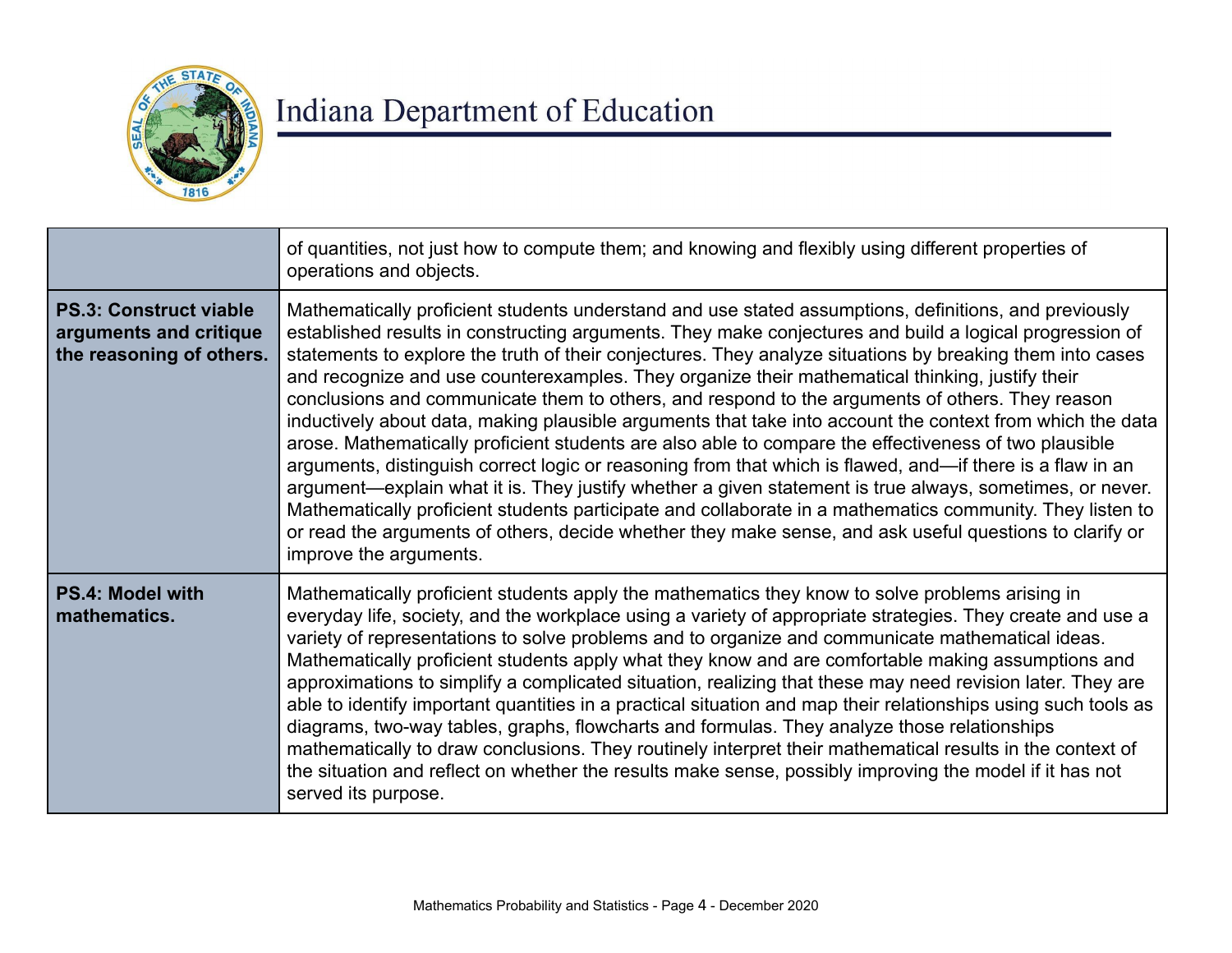

| PS.5: Use appropriate<br>tools strategically.                      | Mathematically proficient students consider the available tools when solving a mathematical problem.<br>These tools might include pencil and paper, models, a ruler, a protractor, a calculator, a spreadsheet, a<br>computer algebra system, a statistical package, or dynamic geometry software. Mathematically proficient<br>students are sufficiently familiar with tools appropriate for their grade or course to make sound decisions<br>about when each of these tools might be helpful, recognizing both the insight to be gained and their<br>limitations. Mathematically proficient students identify relevant external mathematical resources, such as<br>digital content, and use them to pose or solve problems. They use technological tools to explore and<br>deepen their understanding of concepts and to support the development of learning mathematics. They<br>use technology to contribute to concept development, simulation, representation, reasoning,<br>communication and problem solving. |
|--------------------------------------------------------------------|-----------------------------------------------------------------------------------------------------------------------------------------------------------------------------------------------------------------------------------------------------------------------------------------------------------------------------------------------------------------------------------------------------------------------------------------------------------------------------------------------------------------------------------------------------------------------------------------------------------------------------------------------------------------------------------------------------------------------------------------------------------------------------------------------------------------------------------------------------------------------------------------------------------------------------------------------------------------------------------------------------------------------|
| <b>PS.6: Attend to</b><br>precision.                               | Mathematically proficient students communicate precisely to others. They use clear definitions, including<br>correct mathematical language, in discussion with others and in their own reasoning. They state the<br>meaning of the symbols they choose, including using the equal sign consistently and appropriately. They<br>express solutions clearly and logically by using the appropriate mathematical terms and notation. They<br>specify units of measure and label axes to clarify the correspondence with quantities in a problem. They<br>calculate accurately and efficiently and check the validity of their results in the context of the problem.<br>They express numerical answers with a degree of precision appropriate for the problem context.                                                                                                                                                                                                                                                    |
| PS.7: Look for and<br>make use of structure.                       | Mathematically proficient students look closely to discern a pattern or structure. They step back for an<br>overview and shift perspective. They recognize and use properties of operations and equality. They<br>organize and classify geometric shapes based on their attributes. They see expressions, equations, and<br>geometric figures as single objects or as being composed of several objects.                                                                                                                                                                                                                                                                                                                                                                                                                                                                                                                                                                                                              |
| PS.8: Look for and<br>express regularity in<br>repeated reasoning. | Mathematically proficient students notice if calculations are repeated and look for general methods and<br>shortcuts. They notice regularity in mathematical problems and their work to create a rule or formula.<br>Mathematically proficient students maintain oversight of the process, while attending to the details as they<br>solve a problem. They continually evaluate the reasonableness of their intermediate results.                                                                                                                                                                                                                                                                                                                                                                                                                                                                                                                                                                                     |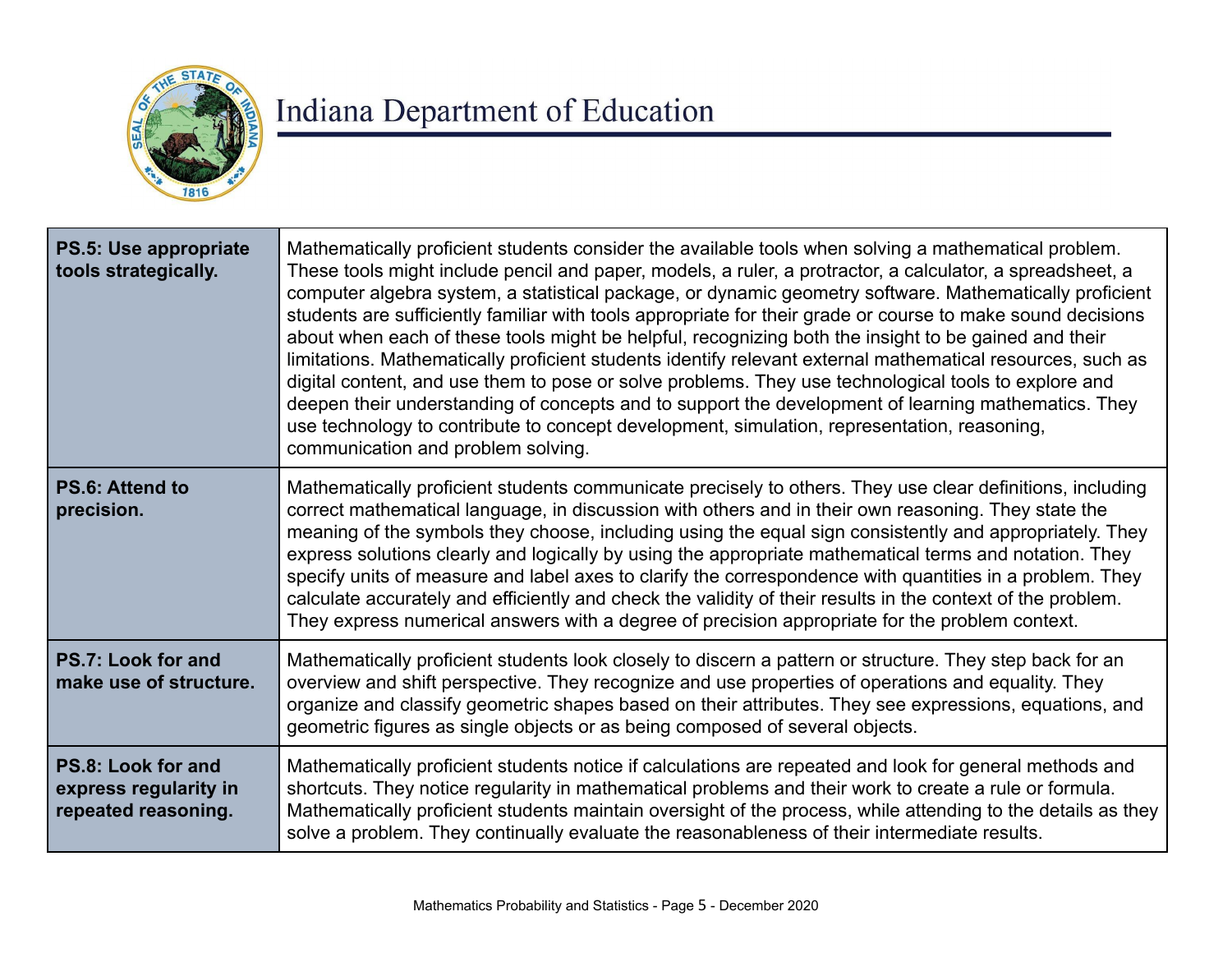

### **MATHEMATICS: Probability and Statistics**

| <b>Data Analysis</b> |                                                                                                                                                                                                                                                                                                                                                                                                          |
|----------------------|----------------------------------------------------------------------------------------------------------------------------------------------------------------------------------------------------------------------------------------------------------------------------------------------------------------------------------------------------------------------------------------------------------|
| <b>PS.DA.1</b>       | Create, compare, and evaluate different graphic displays of the same data, using histograms, frequency polygons,<br>cumulative frequency distribution functions, pie charts, scatterplots, stem-and-leaf plots, and box-and-whisker plots.<br>Draw these with and without technology.                                                                                                                    |
| <b>PS.DA.2</b>       | Compute and use mean, median, mode, weighted mean, geometric mean, harmonic mean, range, quartiles, variance,<br>and standard deviation. Use tables and technology to estimate areas under the normal curve. Fit a data set to a normal<br>distribution and estimate population percentages. Recognize that there are data sets not normally distributed for which<br>such procedures are inappropriate. |
| <b>PS.DA.3</b>       | Understand the central limit theorem and use it to solve problems.                                                                                                                                                                                                                                                                                                                                       |
| <b>PS.DA.4</b>       | Understand hypothesis tests of means and differences between means and use them to reach conclusions. Compute<br>and use confidence intervals to make estimates. Construct and interpret margin of error and confidence intervals for<br>population proportions.                                                                                                                                         |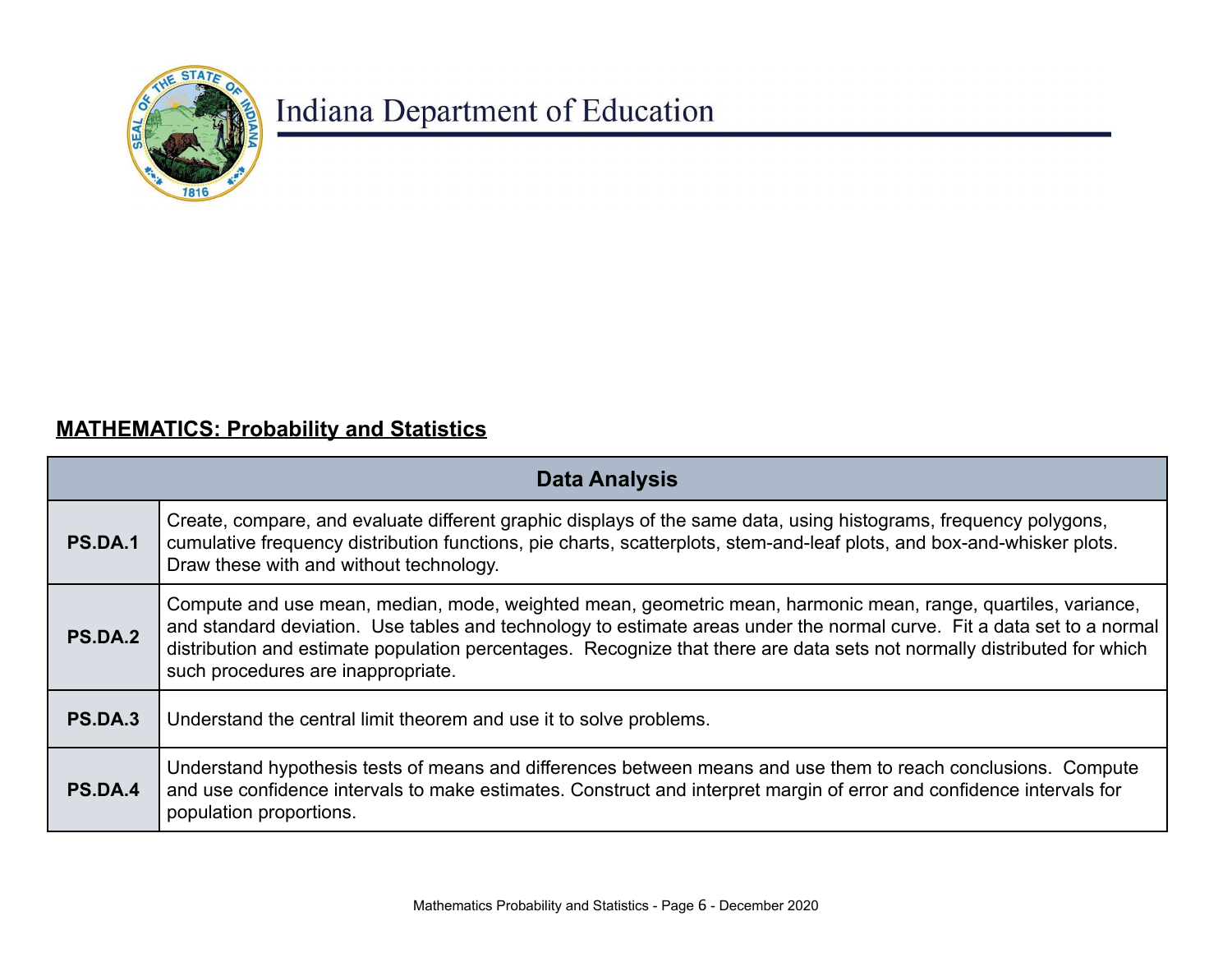

| <b>PS.DA.5</b>  | Recognize how linear transformations of univariate data affect shape, center, and spread.                                                                                                                                                                                                                            |
|-----------------|----------------------------------------------------------------------------------------------------------------------------------------------------------------------------------------------------------------------------------------------------------------------------------------------------------------------|
| <b>PS.DA.6</b>  | Construct and interpret two-way frequency tables of data when two categories are associated with each object being<br>classified. Use the two-way table as a sample space to decide if events are independent and to approximate conditional<br>probabilities.                                                       |
| <b>PS.DA.7</b>  | Decide if a specified model is consistent with results from a given data-generating process, e.g., using simulation.                                                                                                                                                                                                 |
| <b>PS.DA.8</b>  | Understand the meaning of measurement data and categorical data, of univariate and bivariate data, and of the term<br>variable.                                                                                                                                                                                      |
| <b>PS.DA.9</b>  | Understand statistics and use sampling distributions as a process for making inferences about population parameters<br>based on a random sample from that population.                                                                                                                                                |
| <b>PS.DA.10</b> | Use data from a sample survey to estimate a population mean or proportion; develop a margin of error through the use<br>of simulation models for random sampling.                                                                                                                                                    |
| <b>PS.DA.11</b> | Find linear models by using median fit and least squares regression methods to make predictions. Decide which among<br>several linear models gives a better fit. Interpret the slope and intercept in terms of the original context. Informally<br>assess the fit of a function by plotting and analyzing residuals. |
| <b>PS.DA.12</b> | Evaluate reports based on data by considering the source of the data, the design of the study, the way the data are<br>analyzed and displayed, and whether the report confuses correlation with causation. Distinguish between correlation<br>and causation.                                                         |

┑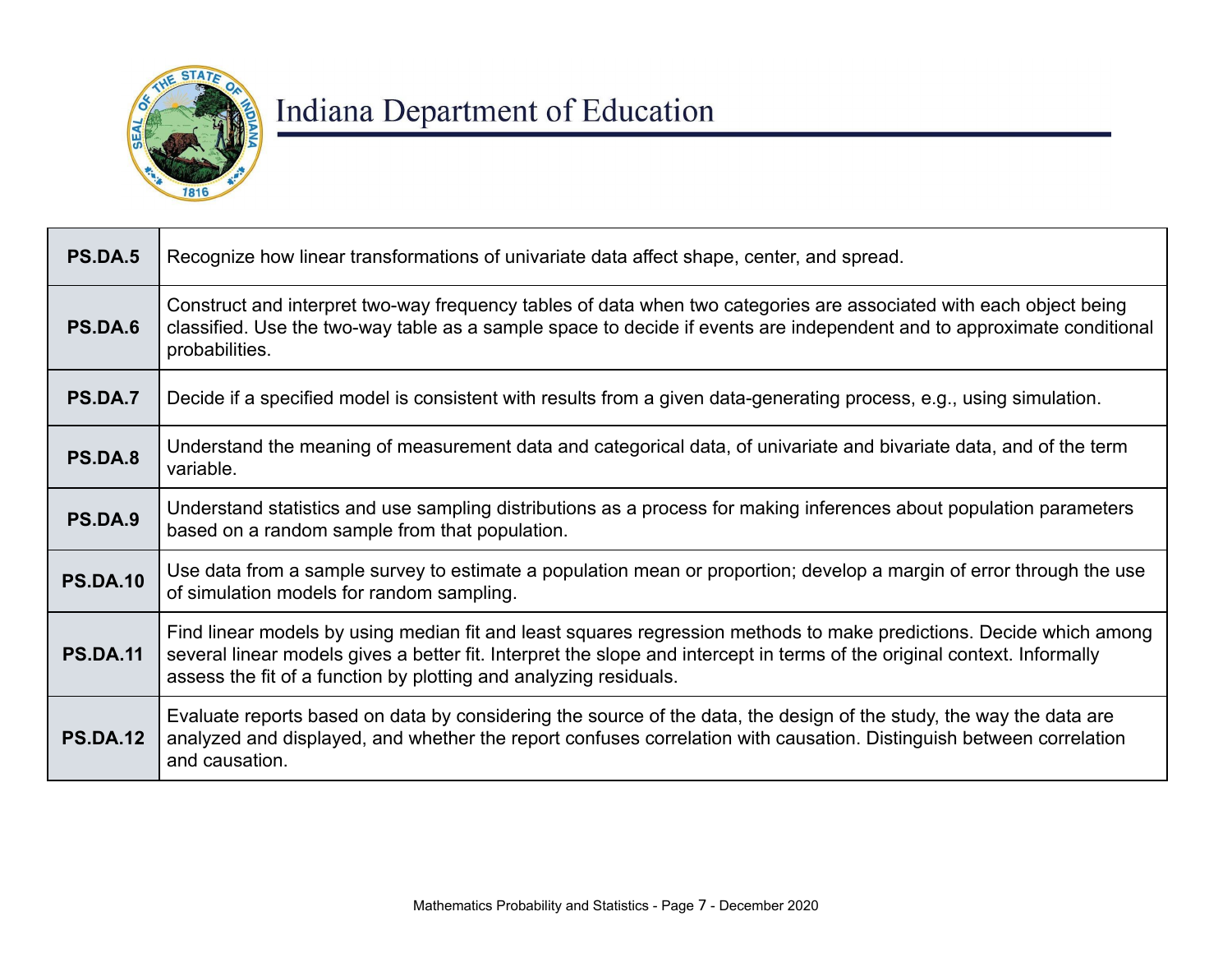

| <b>Experimental Design</b> |                                                                                                                                                                                      |
|----------------------------|--------------------------------------------------------------------------------------------------------------------------------------------------------------------------------------|
| <b>PS.ED.1</b>             | Formulate questions that can be addressed with data. Collect, organize, and display relevant data to answer the<br>questions formulated.                                             |
| <b>PS.ED.2</b>             | Use election theory techniques to analyze election data. Use weighted voting techniques to decide voting power within a<br>group.                                                    |
| <b>PS.ED.3</b>             | Construct simulated sampling distributions of sample proportions and use sampling distributions to identify which<br>proportions are likely to be found in a sample of a given size. |
| <b>PS.ED.4</b>             | Use simulations to explore the variability of sample statistics from a known population and to construct sampling<br>distributions.                                                  |
| <b>PS.ED.5</b>             | Model and solve real-world problems using the geometric distribution or waiting-time distribution, with or without<br>technology.                                                    |
| <b>PS.ED.6</b>             | Model and solve real-world problems involving patterns using recursion and iteration, growth and decay, and compound<br>interest.                                                    |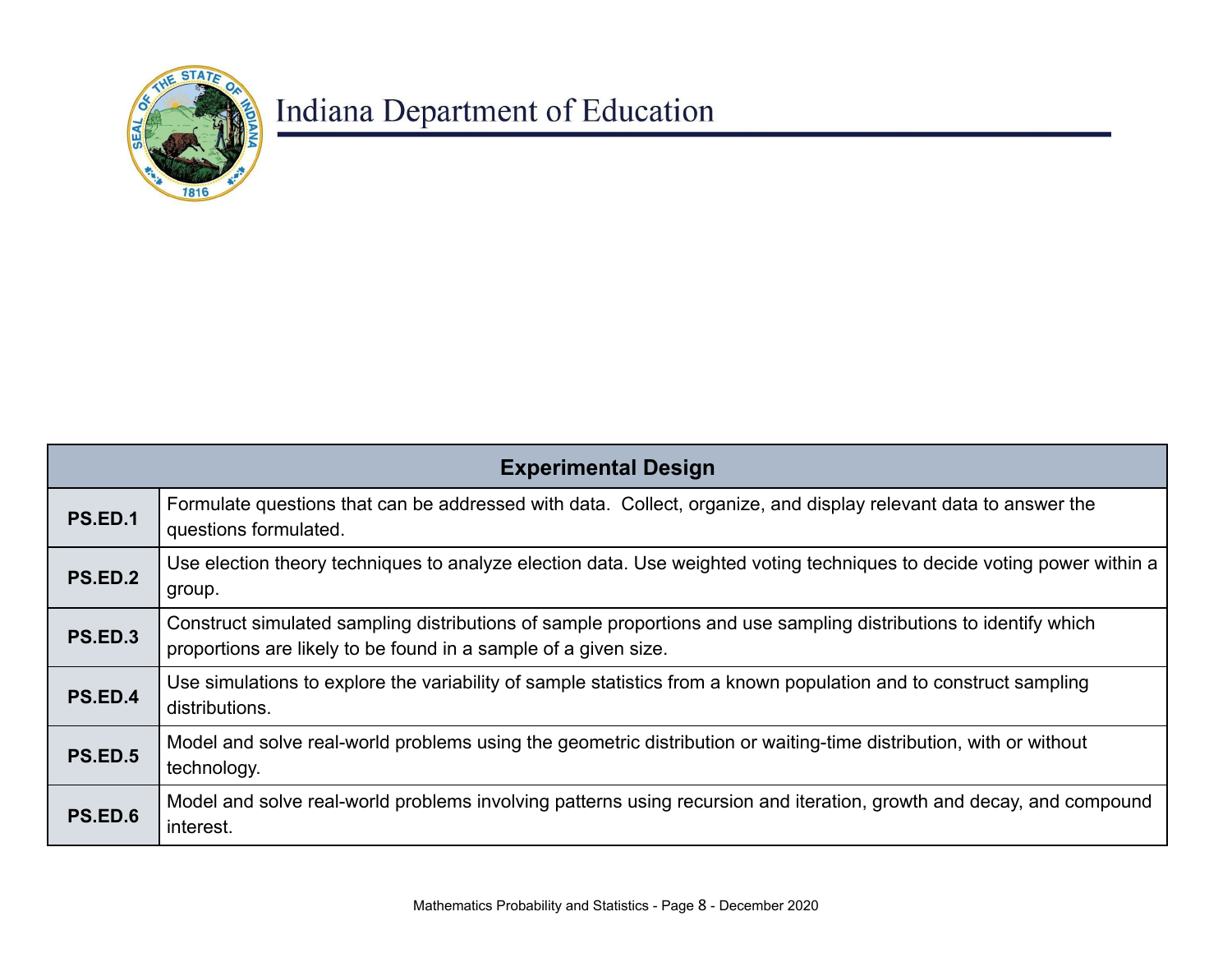

| <b>PS.ED.7</b> | Understand and apply basic ideas related to the design, analysis, and interpretation of surveys and sampling, such as<br>background information, random sampling, causality and bias. |
|----------------|---------------------------------------------------------------------------------------------------------------------------------------------------------------------------------------|
| <b>PS.ED.8</b> | Understand how basic statistical techniques are used to monitor process characteristics in the workplace.                                                                             |
| PS.ED.9        | Understand the differences among various kinds of studies and which types of inferences can legitimately be drawn from<br>each.                                                       |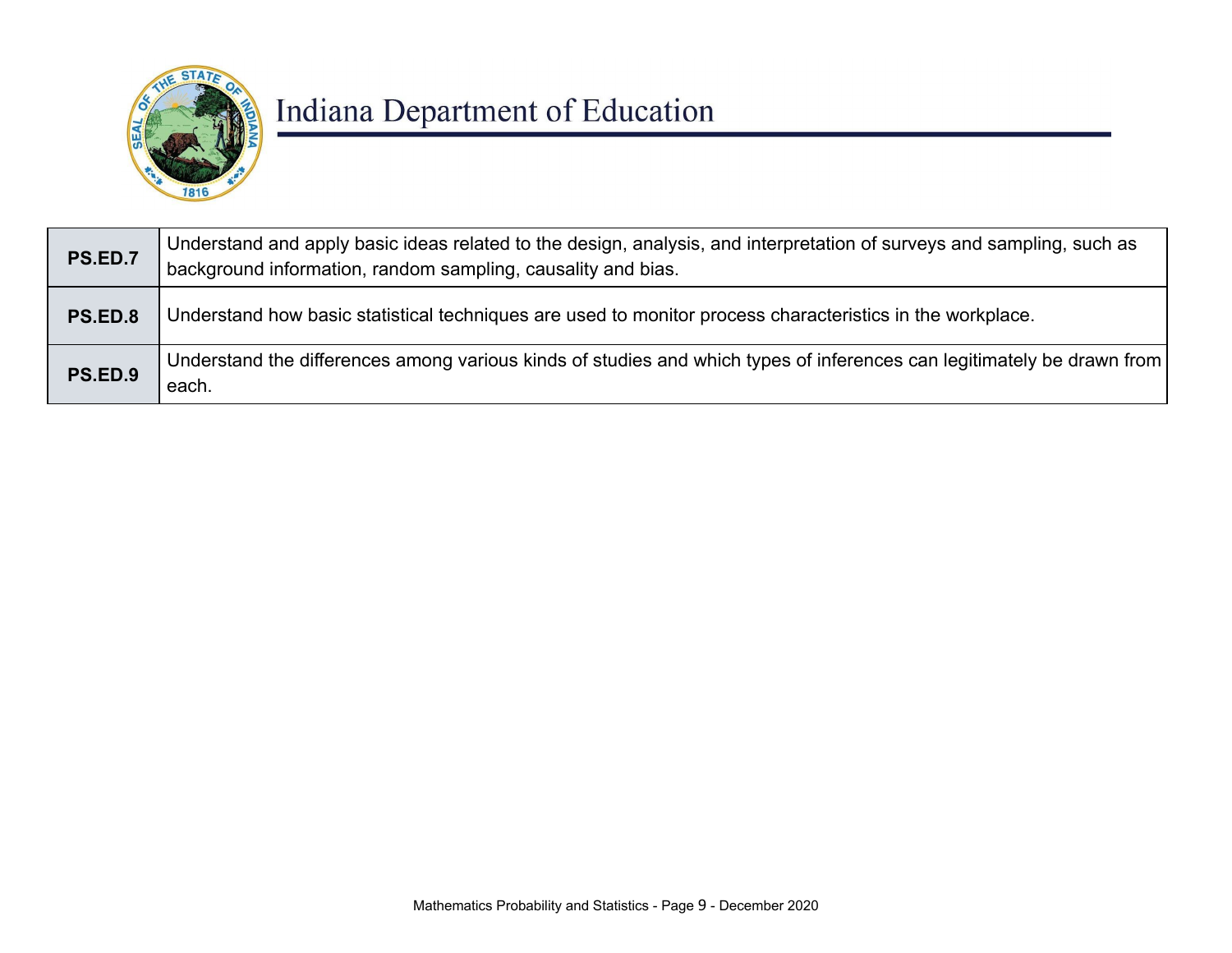

| <b>Probability</b> |                                                                                                                                                                                                                                                                                                                                  |
|--------------------|----------------------------------------------------------------------------------------------------------------------------------------------------------------------------------------------------------------------------------------------------------------------------------------------------------------------------------|
| <b>PS.P.1</b>      | Understand and use the addition rule to calculate probabilities for mutually exclusive and nonmutually exclusive events.                                                                                                                                                                                                         |
| <b>PS.P.2</b>      | Understand and use the multiplication rule to calculate probabilities for independent and dependent events. Understand<br>that two events A and B are independent if the probability of A and B occurring together is the product of their<br>probabilities, and use this characterization to determine if they are independent. |
| <b>PS.P.3</b>      | Understand the multiplication counting principle, permutations, and combinations; use them to solve real-world problems.<br>Use simulations with and without technology to solve counting and probability problems.                                                                                                              |
| <b>PS.P.4</b>      | Calculate the probabilities of complementary events.                                                                                                                                                                                                                                                                             |
| <b>PS.P.5</b>      | Calculate the expected value of a random variable; interpret it as the mean of the probability distribution.                                                                                                                                                                                                                     |
| <b>PS.P.6</b>      | Analyze decisions and strategies using probability concepts. Analyze probabilities to interpret odds and risk of events.                                                                                                                                                                                                         |
| <b>PS.P.7</b>      | Define a random variable for a quantity of interest by assigning a numerical value to each event in a sample space;<br>graph the corresponding probability distribution using the same graphical displays as for data distributions.                                                                                             |
| <b>PS.P.8</b>      | Develop a probability distribution for a random variable defined for a sample space in which theoretical probabilities can<br>be calculated; Compute and interpret the expected value of random variables.                                                                                                                       |